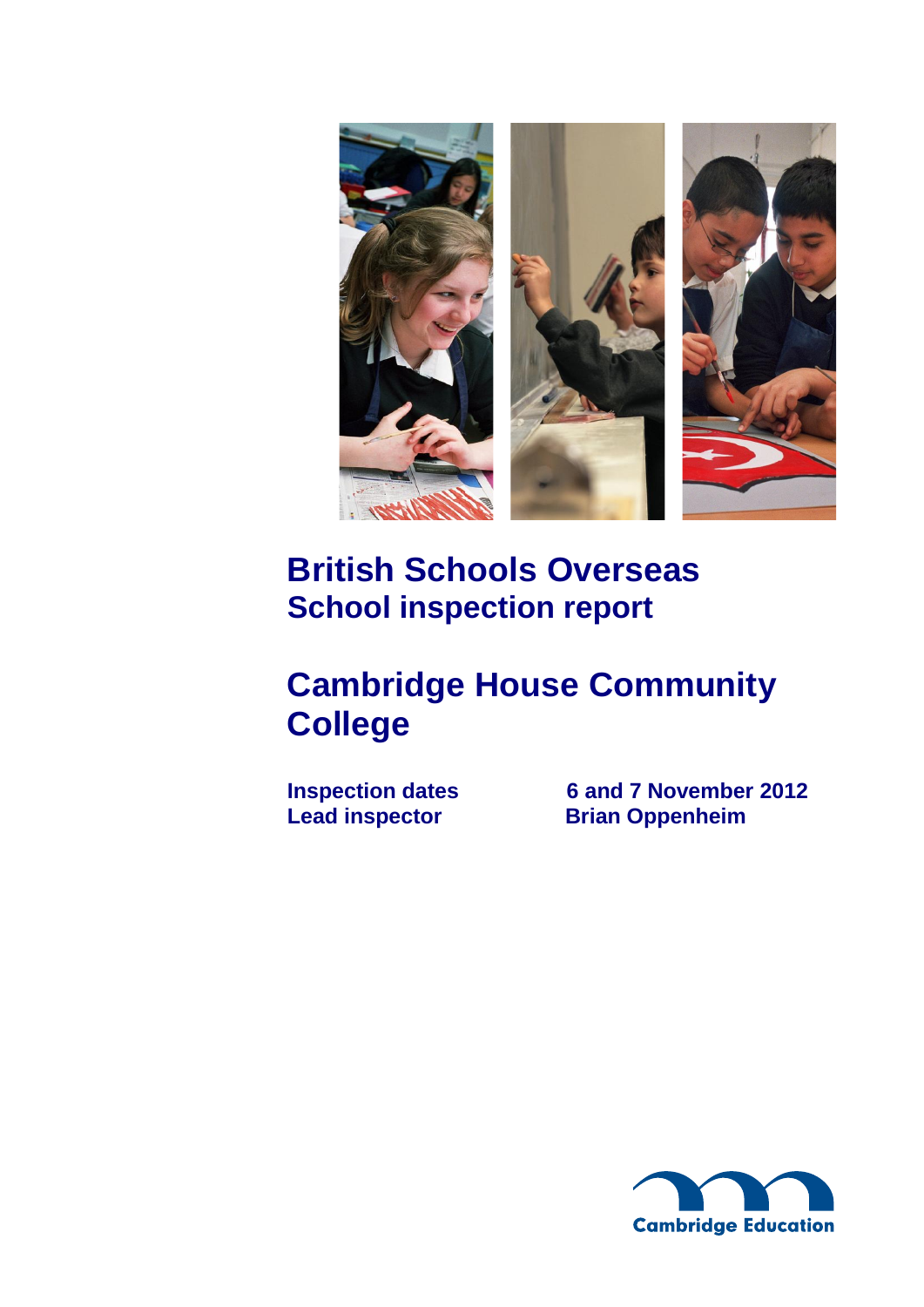

# Issue and revision record

| <b>Revision</b> | <b>Date</b> | <b>Originator</b> | <b>Checker</b> | <b>Approver</b> | <b>Description</b> |   |  |
|-----------------|-------------|-------------------|----------------|-----------------|--------------------|---|--|
|                 |             |                   |                |                 |                    | t |  |
| $\mathbf{1}$    | 24/11/12    | <b>BRO</b>        | FG             |                 | Draft              |   |  |
| 2               | 01/12/12    | <b>BRO</b>        | $\mathsf{FG}$  |                 | Draft              |   |  |
| 3               | 03/12/12    | <b>BRO</b>        | $\mathsf{FG}$  |                 | Draft              |   |  |
| 4               | 06/12/12    | <b>BRO</b>        | FG             | PJH             | Final draft        |   |  |
| 5               | 12/12/12    | <b>BRO</b>        | FG             | PJH             | Report             |   |  |

This document has been prepared for the titled project or named part thereof and should not be relied upon or used for any other project without an independent check being carried out as to its suitability and prior written authority of Cambridge Education Limited being obtained. Cambridge Education Limited accepts no responsibility or liability for the consequences of this document being used for a purpose other than the purposes for which it was commissioned. Any person using or relying on the document for such other purpose agrees, and will by such use or reliance be taken to confirm his agreement

to indemnify Cambridge Education Limited for all loss or damage resulting therefrom. Cambridge Education Limited accepts no responsibility or liability for this document to any party other than the person by whom it was commissioned.

To the extent that this report is based on information supplied by other parties, Cambridge Education Limited accepts no liability for any loss or damage suffered by the client, whether contractual or tortious, stemming from any conclusions based on data supplied by parties other than Cambridge Education Limited and used by Cambridge Education Limited in preparing this report.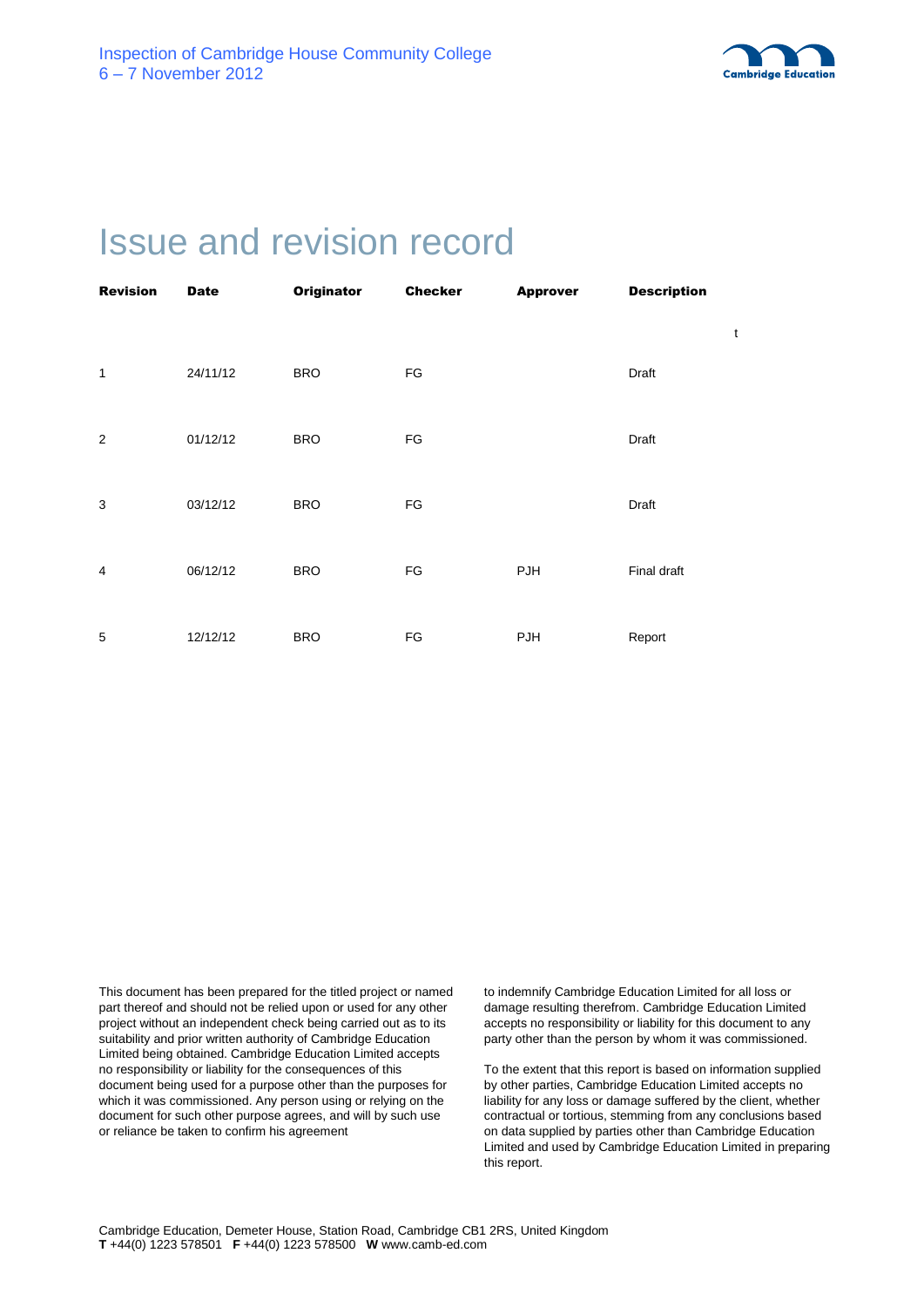

# **Contents**

## Title Page Purpose and scope of the inspection 1 and 1 and 1 and 1 and 1 and 1 and 1 and 1 and 1 and 1 and 1 and 1 and 1 and 1 and 1 and 1 and 1 and 1 and 1 and 1 and 1 and 1 and 1 and 1 and 1 and 1 and 1 and 1 and 1 and 1 and 1 and Information about the school 1 and 1 and 1 and 1 and 1 and 1 and 1 and 1 and 1 and 1 and 1 and 1 and 1 and 1 and 1 and 1 and 1 and 1 and 1 and 1 and 1 and 1 and 1 and 1 and 1 and 1 and 1 and 1 and 1 and 1 and 1 and 1 and 1 Overall effectiveness 2 What the school could do to improve further 3 The quality of education provided by the school 3 The curriculum  $\sim$  3 The quality of teaching and assessment \_\_\_\_\_\_\_\_\_\_\_\_\_\_\_\_\_\_\_\_\_\_\_\_\_\_\_\_\_\_\_\_\_\_\_\_\_\_\_\_\_\_\_\_\_\_\_\_\_\_\_\_\_\_\_\_\_\_\_\_ 4 The spiritual, moral, social and cultural development of pupils\_\_\_\_\_\_\_\_\_\_\_\_\_\_\_\_\_\_\_\_\_\_\_\_\_\_\_\_\_\_\_\_\_\_\_\_\_\_\_\_\_\_\_\_ 5 The welfare, health and safety of the pupils \_\_\_\_\_\_\_\_\_\_\_\_\_\_\_\_\_\_\_\_\_\_\_\_\_\_\_\_\_\_\_\_\_\_\_\_\_\_\_\_\_\_\_\_\_\_\_\_\_\_\_\_\_\_\_\_\_\_ 6 The suitability of the proprietor and staff  $\sim$ The premises and accommodation \_\_\_\_\_\_\_\_\_\_\_\_\_\_\_\_\_\_\_\_\_\_\_\_\_\_\_\_\_\_\_\_\_\_\_\_\_\_\_\_\_\_\_\_\_\_\_\_\_\_\_\_\_\_\_\_\_\_\_\_\_\_\_\_ 6 The provision of information for parents, carers and others \_\_\_\_\_\_\_\_\_\_\_\_\_\_\_\_\_\_\_\_\_\_\_\_\_\_\_\_\_\_\_\_\_\_\_\_\_\_\_\_\_\_\_\_\_\_ 6 The school's procedures for handling complaints\_\_\_\_\_\_\_\_\_\_\_\_\_\_\_\_\_\_\_\_\_\_\_\_\_\_\_\_\_\_\_\_\_\_\_\_\_\_\_\_\_\_\_\_\_\_\_\_\_\_\_\_\_\_ 7 Leadership and management of the school 7 and 7 and 7 and 7 and 7 and 7 and 7 and 7 and 7 and 7 and 7 and 7 and 7 and 7 and 7 and 7 and 7 and 7 and 7 and 7 and 7 and 7 and 7 and 7 and 7 and 7 and 7 and 7 and 7 and 7 and 7 Glossary of terms **9** What inspection judgements mean \_\_\_\_\_\_\_\_\_\_\_\_\_\_\_\_\_\_\_\_\_\_\_\_\_\_\_\_\_\_\_\_\_\_\_\_\_\_\_\_\_\_\_\_\_\_\_\_\_\_\_\_\_\_\_\_\_\_\_\_\_\_\_\_ 9 Common terminology used by inspectors **Exercise 20** and the set of the set of the set of the set of the set of the set of the set of the set of the set of the set of the set of the set of the set of the set of the set of t **Inspection judgements** 11 and the contract of the contract of the contract of the contract of the contract of the contract of the contract of the contract of the contract of the contract of the contract of the contract of School details **12**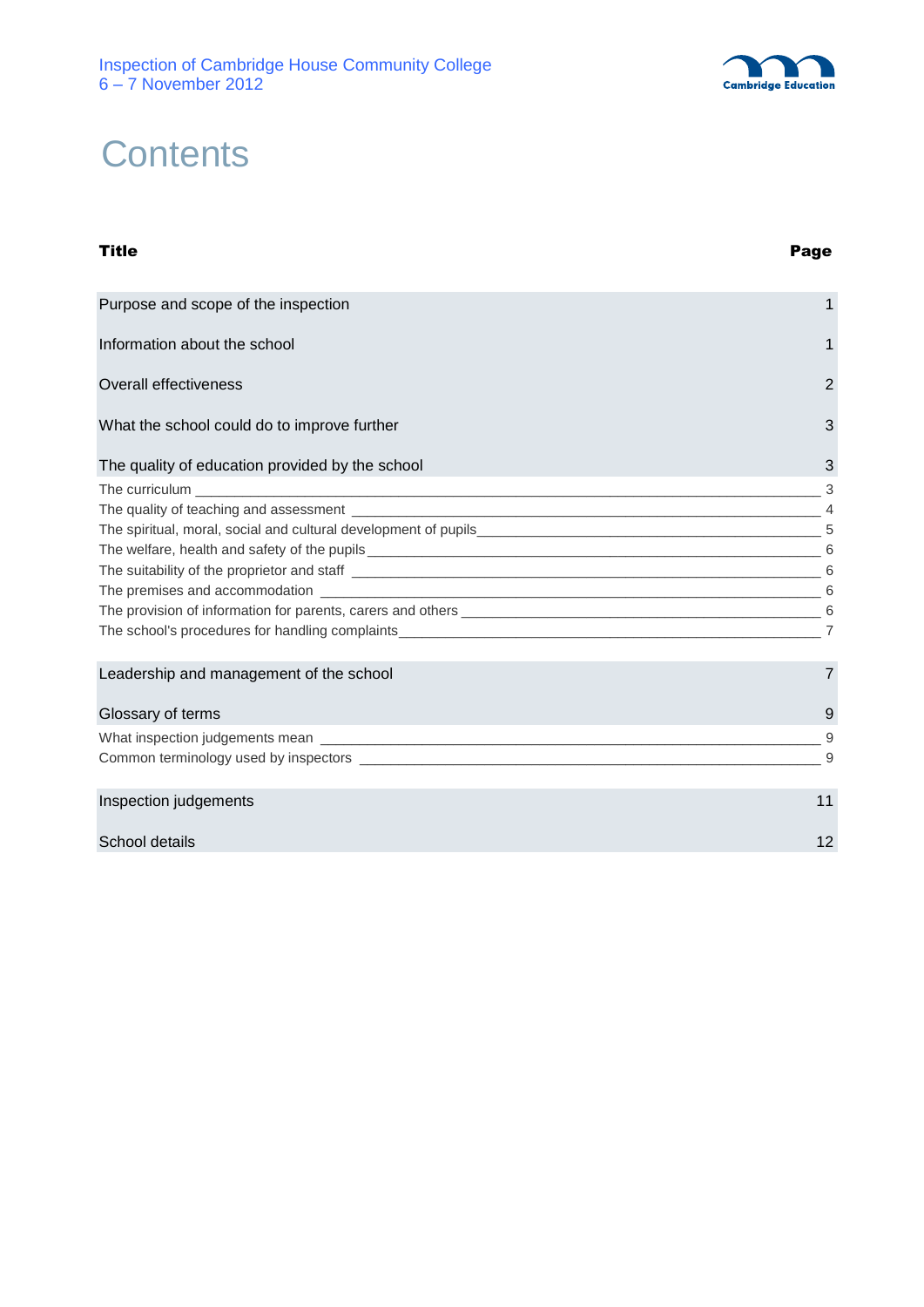## **Purpose and scope of the inspection**

This inspection was carried out by five inspectors. Two were from Cambridge Education's British Schools Overseas Inspectorate and Ofsted accredited inspectors, and the National Association of British Schools in Spain (NABSS) approved three.

The inspectors visited 51 lessons and held meetings with governors, staff and pupils. They observed the school's work and looked at data on pupils' attainment over the past three years, at schemes of work, policies, the school improvement plan and the school's self-review.

#### **The inspection team:**

| <b>Brian Oppenheim</b>  | Lead inspector, Cambridge Education |
|-------------------------|-------------------------------------|
| Jan Lomas               | Team inspector, Cambridge Education |
| <b>James Shallcross</b> | Team inspector, NABSS               |
| Adrian Massam           | Team inspector, NABSS               |
| Adele Stanford          | Team inspector, NABSS               |

Inspectors use the Department for Education standards for the inspection of British schools overseas aligned with the NABSS accreditation criteria. The purpose of the inspection is to provide information to parents, teachers, senior managers and the school's owners on the overall effectiveness of the school and the standard of education it provides. Cambridge Education reports to the Department for Education (DfE) on the extent to which schools meet the relevant standards for British schools overseas as follows:

- the quality of education provided by the school (curriculum, teaching and assessment)
- the spiritual, moral, social and cultural development of pupils
- the welfare, health and safety of the pupils
- the suitability of the proprietor and staff
- the premises and accommodation
- the provision of information for parents, carers and others
- the school's procedures for handling complaints
- leadership and management of the school.

## **Information about the school**

Cambridge House was founded in 1986 in a small country house with just 10 three-yearold children. Since then, the school has moved to purpose built accommodation and the number of pupils has grown to 1235. The accommodation includes purpose built facilities for art, science, physical education and information and communication technology (ICT).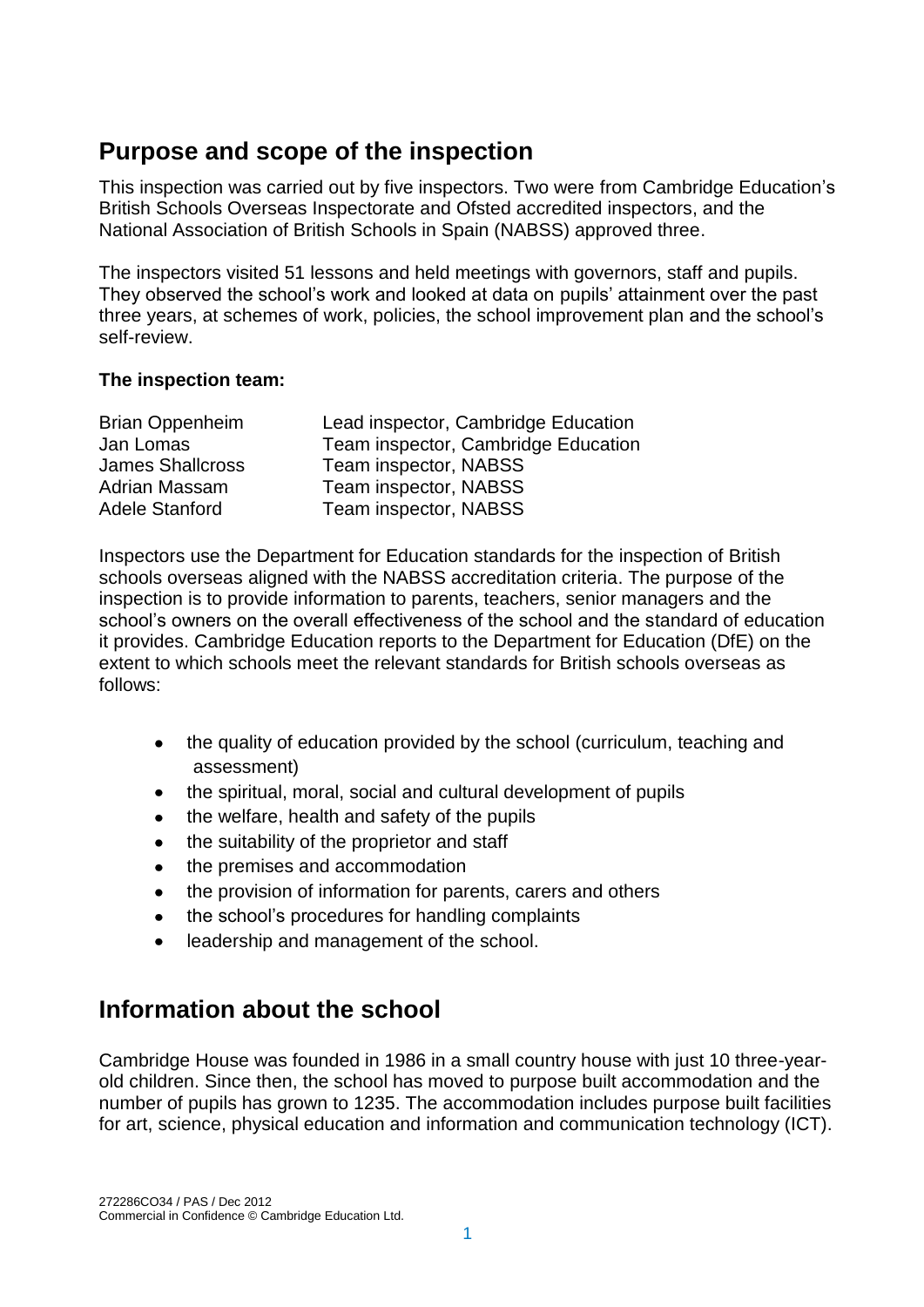The great majority of pupils come from professional families working in the educational or medical sectors. Most of the pupils are trilingual and stay with the school from the age of three until 18.

Over 97% of teaching staff are British and qualified in the UK. Of these, over 30% have had experience in the UK within the past five years. All pupils follow the English National Curriculum leading to U.K. based courses and qualifications at the end of Key Stage 4 and in the sixth form. The school operates in English. Links with UK based training organisations enables staff to develop their professional practice.

Cambridge House has several links with schools and organisations in the UK. There are regular school trips to the UK for pupils. The school participates with the International Award and the Sports Leaders Award.

## **Overall effectiveness**

Cambridge House is a good school with the capacity to improve further. Some aspects, such as pupils' attitudes and relationships, are outstanding. The quality of education is good overall but stronger in secondary and the sixth form than lower down the school. The school teaches the National Curriculum for England together with the requirements of the Spanish Ministry of Education. As a result, it provides pupils with an experience that is British in nature. Pupils develop their knowledge, skills and understanding effectively, enabling them to move to UK or Spanish universities when they leave.

Children start school with limited English and although they start well their progress is not as good as it could be in the primary classes. However, pupils make good progress in the secondary school so that at the end of Key Stage 4 they achieve standards that are above and well above the average for England. In 2012, 95% of pupils achieved five or more IGCSE passes at grades A\* - C.

Teaching is generally good, although there is still too much that is only satisfactory especially in the primary school. Nevertheless, pupils whatever their background make good progress from the time they start to the time they leave school and achieve well. By the time they leave school, boys' and girls' achievement is similar although at the end of Key Stage 2, girls do substantially better in English. There is a good range of extracurricular activities that helps to extend pupils' learning. Opportunities for pupils to develop their spiritual, moral, social and cultural awareness are strong. As a result, pupils' personal development is excellent. The school is led and managed well and there is a determined commitment to ensure pupils' care and welfare. Self-evaluation has developed well although the use of data to understand progress is relatively underdeveloped.

## **Compliance with regulatory requirements**

The school meets all the requirements for British schools overseas as laid down by the UK Department for Education. The school is successful in promoting a British education for its pupils through a range of strategies, for example using the English language for lessons, visits to the UK and a partnership with Nottingham University to provide a programme of professional development for teachers.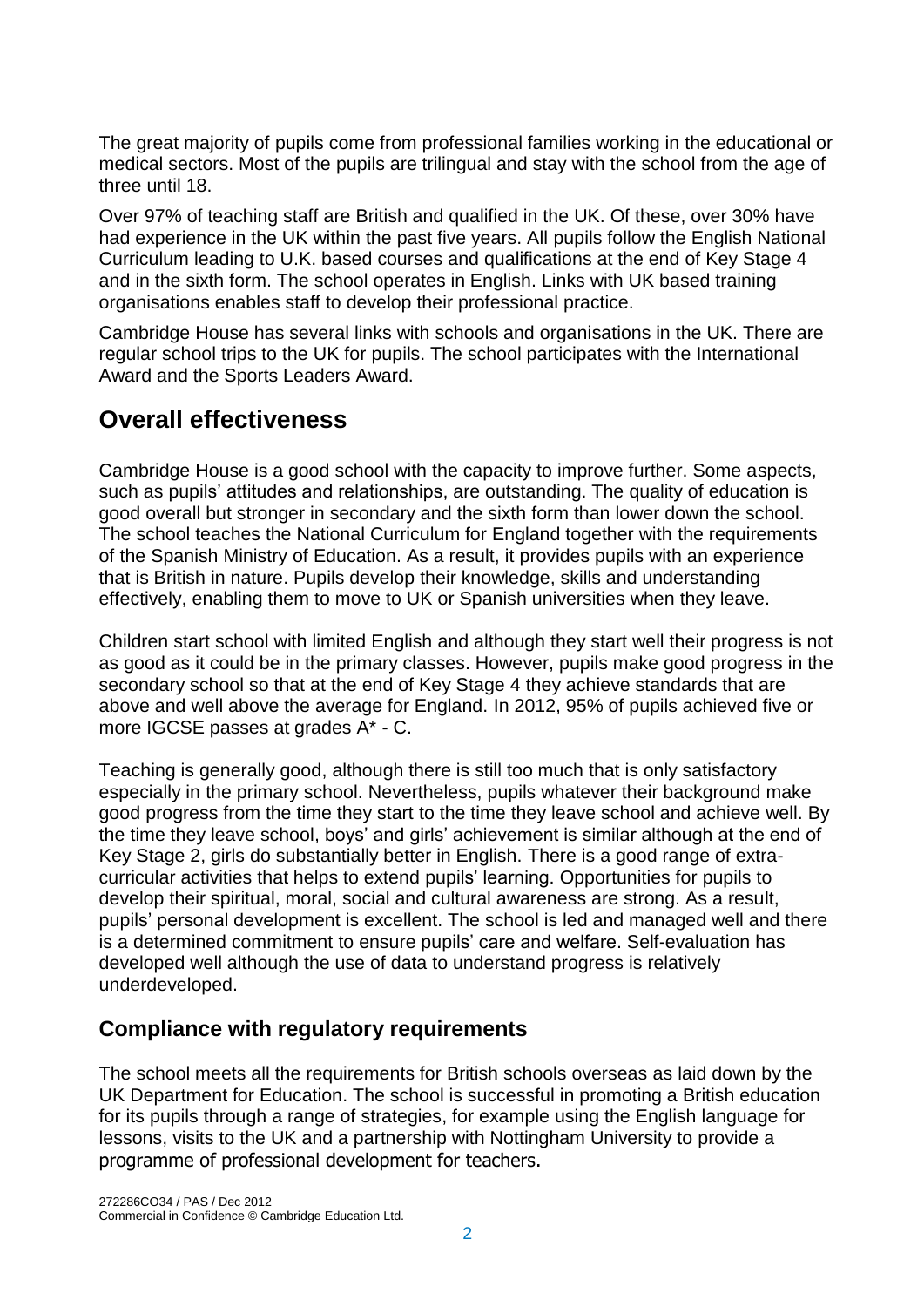## **What the school could do to improve further**

While not required by regulations, the school might wish to consider the following points for development:

- **IMPROVE 1995 Improve teaching and learning so that it is consistently good by:** 
	- providing pupils with more challenging work that is better matched to their needs and abilities
	- using questioning more systematically to check pupils' understanding
	- sharing the good practice from across the school
	- focusing lesson plans on learning rather than teaching, emphasising what pupils are to learn rather than the tasks they are to do
	- developing planned outdoor activities in the nursery.  $\bullet$
- **IMPROVE the use of data to understand and track pupils' progress, evaluate the impact** of initiatives on achievement and help to identify improvement priorities.
- Continue to develop the focus the work of leaders on raising the quality of teaching and learning by:
	- implementing the proposed monitoring and support programme for teaching
	- involving middle leaders in lesson observation
	- ensuring that all teachers understand the characteristics of good and outstanding  $\bullet$ teaching and learning.

## **The quality of education provided by the school**

## **The curriculum**

The curriculum at all key stages and in the sixth form is broad, balanced and responsive to the needs of pupils. In the Early Years Foundation Stage, the curriculum is well structured and, for example, the development of children's language skills is supported effectively. In the nursery the outside area is not used for learning and the lack of planned outdoor activities in curriculum time means that children miss out on important experiences. However, the outside curriculum in Reception is well planned and resources are based firmly on the EYFS areas of the English national curriculum. As a result, most children make at least satisfactory progress with their learning and some make good progress.

The curriculum in Key Stages 1 and 2 is appropriately broad and balanced, follows the English national curriculum and is enriched effectively by extra-curricular opportunities. Pupils value these after school activities and many attend. The curriculum is planned appropriately but does not always take account of the different abilities of pupils by, for example, showing how the work is adapted to the needs of the more able pupils. This limits the progress of these pupils.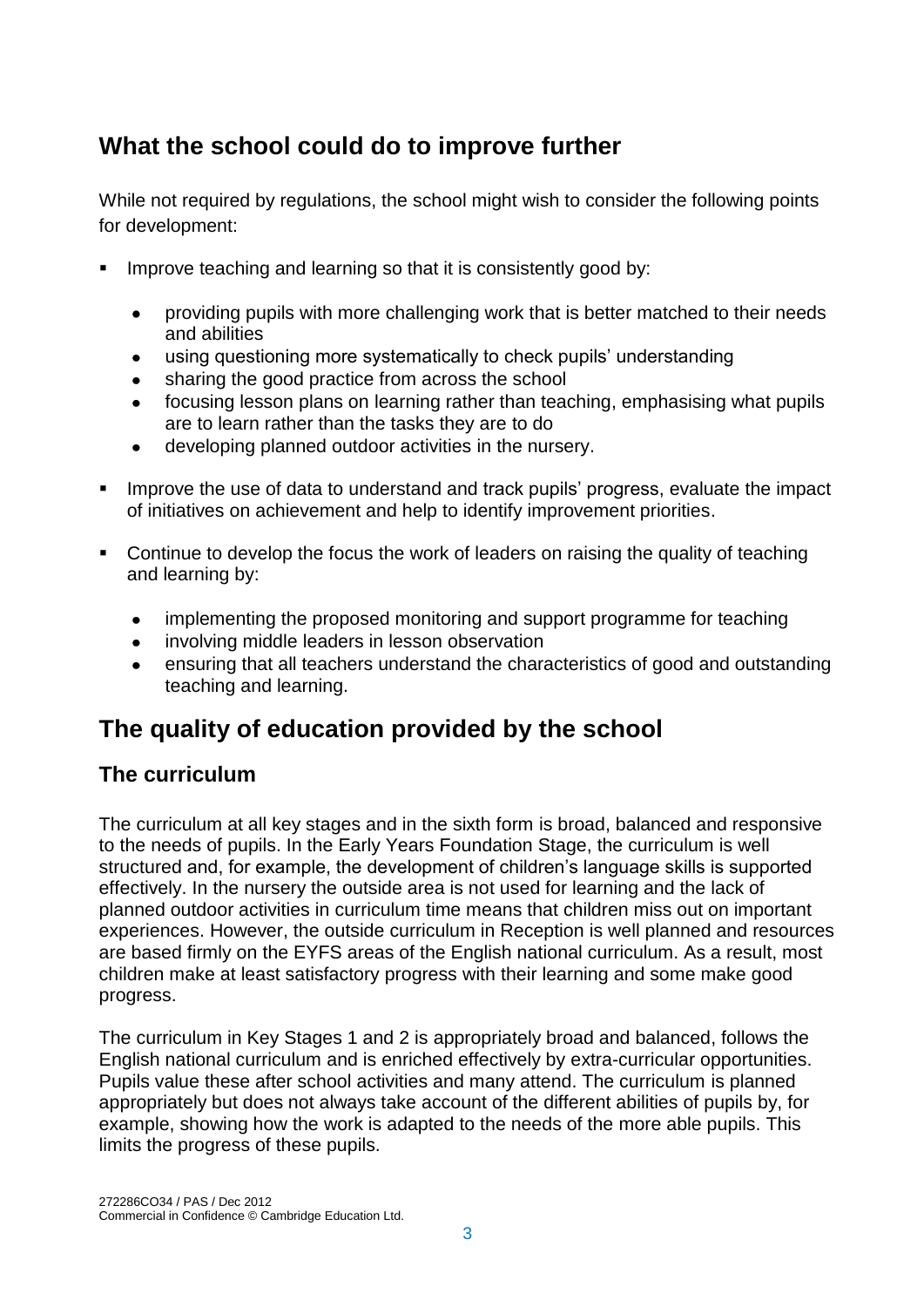At Key Stages 3 and 4 and in the sixth form the curriculum is good. It is balanced and covers all the essential areas of learning required by the National Curriculum as well as by local Spanish requirements. The curriculum meets the needs of all pupils effectively and provides a strong British experience. At Key stage 4, it provides a good range of choice for pupils and means that all groups are catered for well. The range of IGCSE courses and the opportunities for after school activities ensures that pupils' achievements compare very favourably with those in schools in the UK. In the sixth form HND courses have been introduced alongside the more traditional AS and A Level course to meet the needs of all pupils more effectively. This initiative is beginning to have an impact and the early signs are that it is helping those who struggle with a traditional academic curriculum. Where pupils follow such an academic curriculum they often take a wide range of subjects at AS and A Level that provides both breadth and depth of study. As a result, pupils are very well prepared for the next stage of their lives.

### **The quality of teaching and assessment**

Overall teaching and learning are good and ensure that all pupils make good progress during their time at Cambridge House. Progress is not yet outstanding because there are still some classes, especially in the primary years, where teaching is only satisfactory.

Where teaching is good in Early Years and primary classes, pupils are enabled to explore their thinking through effective questioning. In a Year 5 science lesson, for example, some good questioning enabled pupils to think independently and make mature contributions. Excellent relationships mean that pupils enjoy their lessons, are keen to learn and have very positive attitudes. The climate for learning is very good. These strengths promote pupils' learning very effectively and ensure that they make good progress.

In other lessons pupils are given work that lacks sufficient challenge and does not stretch the most able. As a result pupils at all levels, but particularly the more able, are not learning as well as they could. Giving pupils more challenging work that is better matched to their needs and abilities could significantly accelerate progress. Pupils sometimes spend too much time consolidating skills rather than extending their thinking and achieving new learning. In mathematics for example, there are not enough opportunities for pupils to develop their problem solving and investigative skills, and this limits progress.

The use of assessment in the primary years is underdeveloped. Teachers are not always clear or confident about what makes for robust teacher assessment and this has an adverse impact on their expectations. In Early Years, children's English language skills are appropriately supported by providing a framework on which to build their understanding. The development of these skills is less successful as pupils move through primary years; in Key Stage 2 pupils are not always confident in using English to express complex ideas and knowledge. As a result some pupils do make the progress they are capable of.

Teaching and learning in the secondary years and in the sixth form are good overall. While there is some very good teaching, there are inconsistencies and not enough of the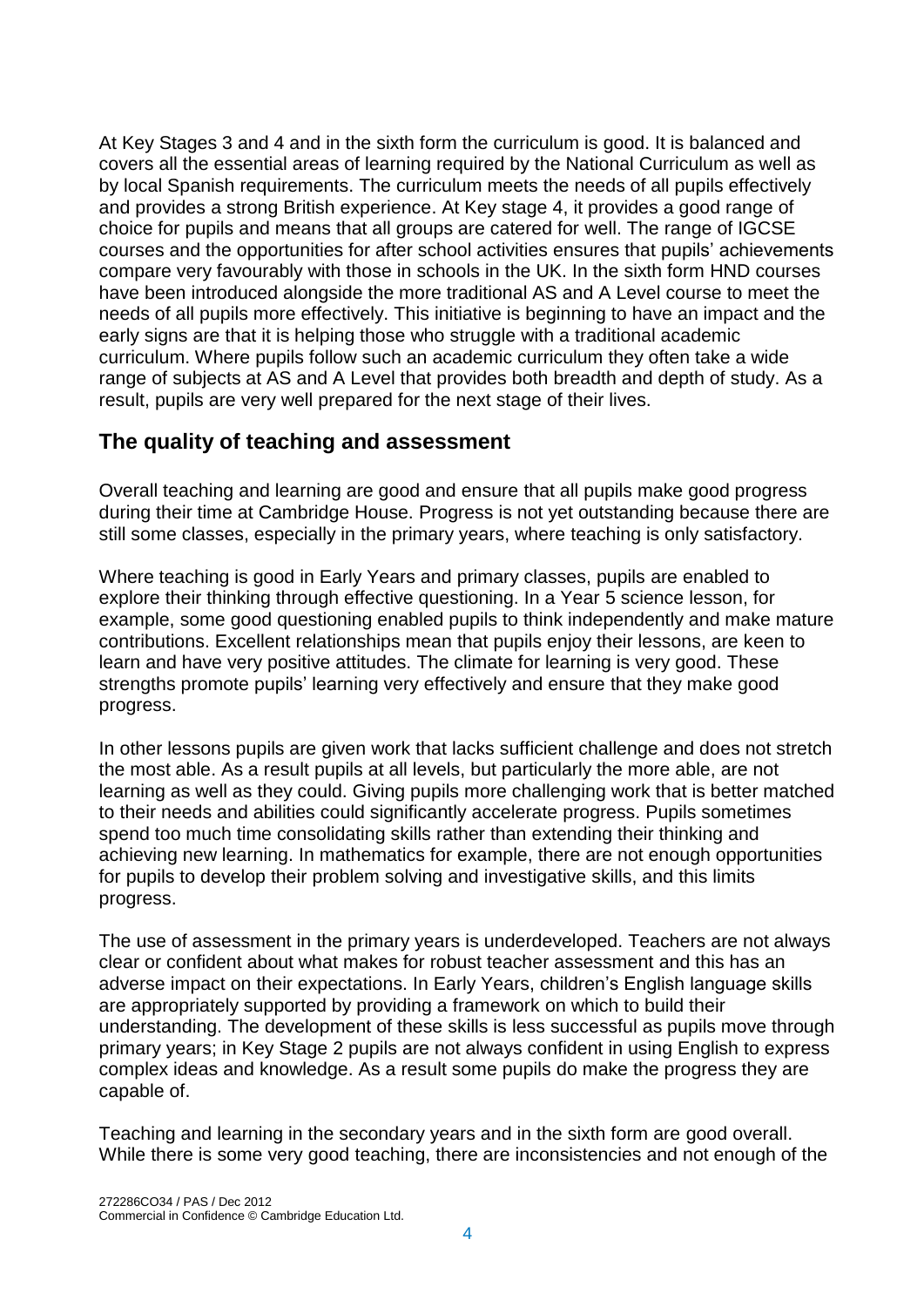teaching is good or excellent. This is why teaching is not yet outstanding. One of the main strengths of the teaching is teachers' secure subject knowledge. Teachers use their good subject knowledge to inspire confidence and promote enjoyment in lessons. As a result pupils make good progress and achieve well. There is some excellent practice across the secondary school and in the sixth form where students are set challenging work and questioning is used effectively to stretch thinking. In many cases, lessons are well structured so that learning moves forward at a brisk pace. In an outstanding English lesson in Year 11, for example, teaching was confident, well structured and challenging, and expectations were high. As a result pupils were highly motivated and engaged, and made excellent progress.

Teachers use a range of activities and styles of learning to keep students engaged and motivated. In the best lessons skilled questioning and good quality feedback ensure that students know how well they are doing and how to improve. This was evident in an outstanding geography lesson where pupils were able to respond to searching questions and develop their understanding very effectively. Very good relationships ensure that behaviour in lessons is never less than outstanding. These help to create an extremely positive climate for learning.

Marking is usually thorough and older pupils said that they received helpful feedback from their teachers about how well they were doing and how to improve. The use of questioning to both check pupils' progress and challenge their thinking is underdeveloped. There is some good use of technology to engage pupils but too often long presentations or too much teacher talk does not motivate or challenge pupils sufficiently. Lesson planning is detailed but greater focus could be given to what pupils are to learn by the end of the lesson: too often, objectives are tasks rather than outcomes. As a result, students are not always clear about the purpose of activities. Planning that focuses too much on the performance of teaching rather than learning means that expectations are not always as high as they could be, that the most able are not stretched enough and that assessment is not used to support learning.

### **The spiritual, moral, social and cultural development of pupils**

The provision for pupils' spiritual, moral, social and cultural development is good and has a strong impact on pupils' behaviour and their attitudes to learning right across the school. The school promotes an especially positive ethos in which relationships are excellent and every pupil valued. This very strong climate promotes pupils' self-esteem, achievements and personal development very effectively.

Excellent behaviour is evident in lessons and around the school. Pupils treat others with great consideration and respect. They are very proud of their school. There is an active school council. Pupils involved speak highly of the effectiveness of the council and say that it has contributed effectively to resolving issues raised by their peers: for example, by helping to develop the policy for the use of mobile phones during in school. Pupils value such opportunities to take up positions of responsibility including that of head boy and head girl.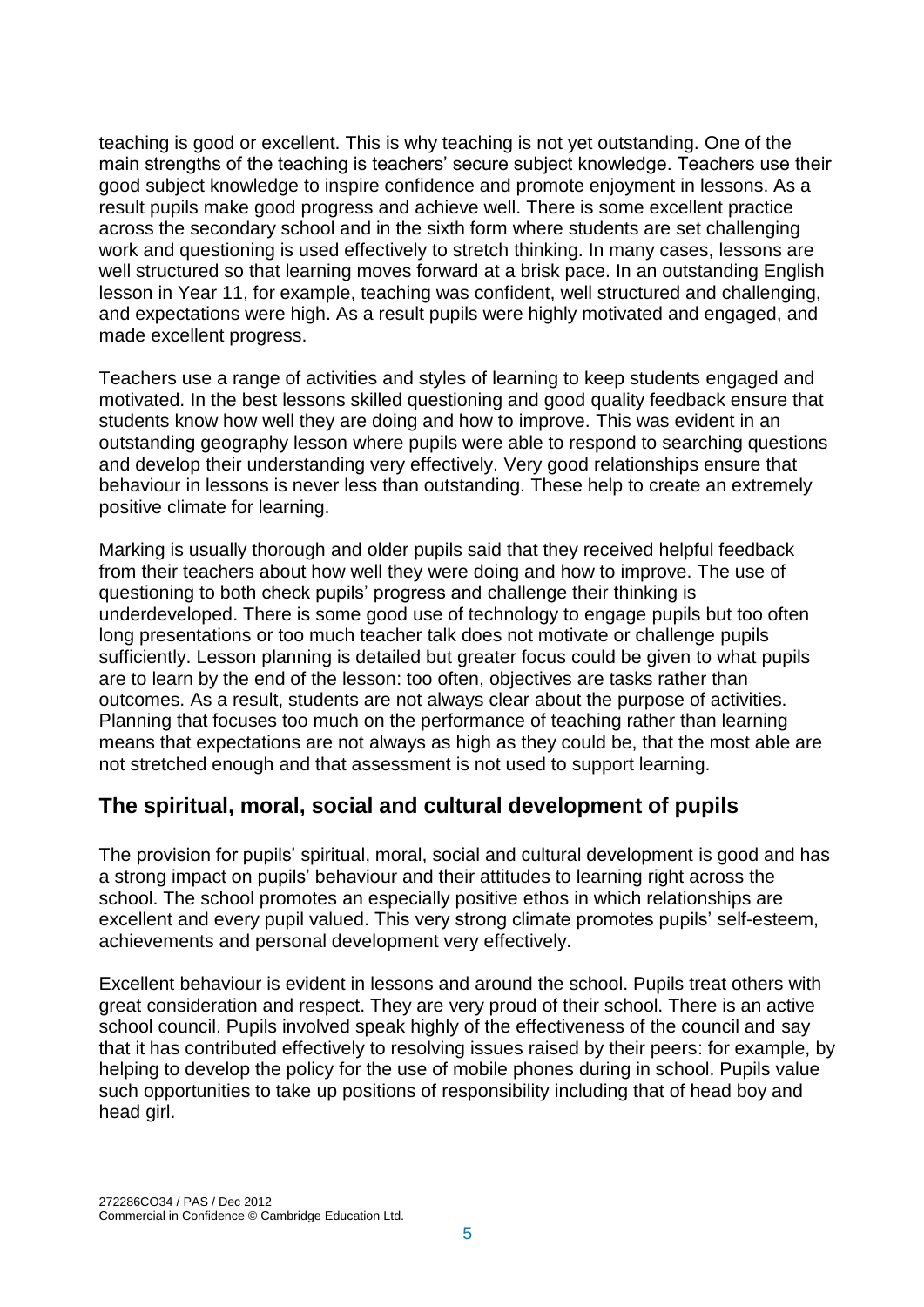The PSHE programme, at primary and secondary, assemblies and religious studies in the secondary school promote pupils spiritual and moral development effectively. A display about Buddhism, for example, demonstrates the way the school teaches the values of different religious traditions. In art, pupils develop their knowledge and understanding of different artistic movements, for example of pop art in Year 9. The range of languages taught, including Spanish, French and Valenciano, and the humanities programme helps to broaden pupils' cultural experiences. A wide range of enrichment activities including opportunities to be involved in the Sports Leaders Awards, the European Youth Parliament, Duke of Edinburgh Award and activities week all add to pupils' experiences and confidence.

### **The welfare, health and safety of the pupils**

The school has a strong ethos of care and support for pupils. The introduction of the HND courses demonstrate the school's commitment to supporting all pupils regardless of their ability, interests or background. Many teachers go the extra mile to get the most from individuals. Pupils enjoy school a great deal.

The school has a developed a broad range of policies some of which are available on the school's website including anti-bullying, cultural diversity and awareness, tackling racism and xenopohopia, rewards and sanctions, and behaviour. Pupils stated that there was little bullying and are confident of it being resolved effectively by the school. There is a qualified nurse and clear procedures to be followed whenever medical assistance is required. Health and safety procedures meet local requirements including fire safety. Supervision at break and lunch times is good.

## **The suitability of the proprietor and staff**

The proprietor ensures that all the required checks are made on staff to confirm their suitability to work with children and recorded appropriately.

### **The premises and accommodation**

The premises and accommodation are good and help to support the strong climate for learning. They meet requirements and are generally appropriate for the number and age of the pupils. Although some classrooms are small, teachers use them well and make the best use of what is available. Space is an on-going issue but over time the school has built new accommodation very successfully. There are generally good specialist facilities for subjects such as science, ICT, art and design and sports but the accommodation for music is particularly cramped. The school site is very well maintained and pupils show care for the building. There is a good range of resources available for teachers and nearly all rooms are equipped with interactive whiteboards.

### **The provision of information for parents, carers and others**

Parents have access to a broad range of information much of which is available on the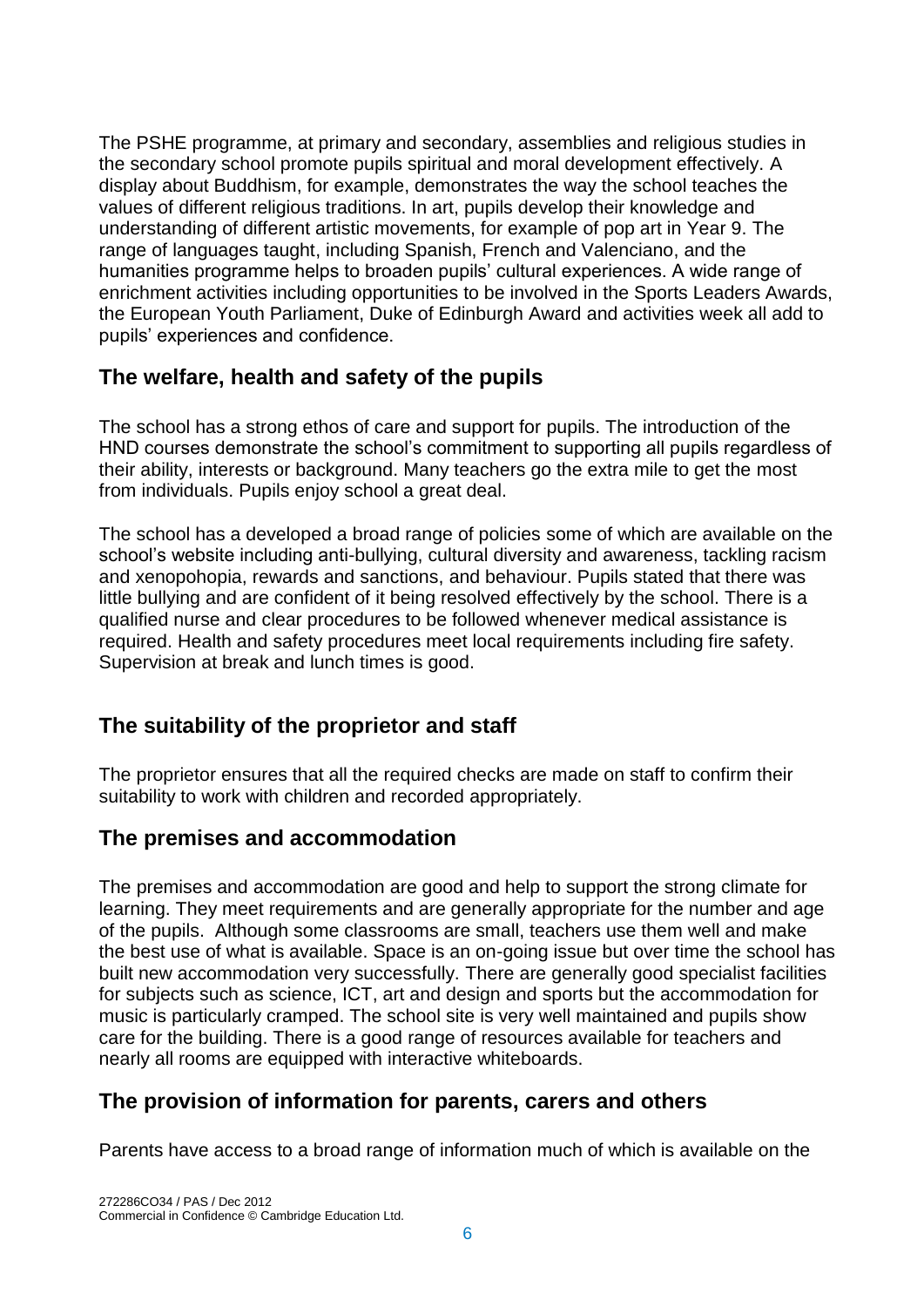school's website. This includes information about school policies, the curriculum and support for both parents and pupils about which subjects to study in the sixth form. Some information, such as the policy for complaints and safeguarding, is only available as hard copies and not on the website.

Reports are generally informative and provided regularly during the school year. The school is developing its links with parents through the "Gente Cambridge" (Cambridge People) programme, which is described as "a kind of networking database as a collaboration between parents and former students".

### **The school's procedures for handling complaints**

The school meets the requirements for handling complaints although consideration should be give to placing information on its website.

## **Leadership and management of the school**

The school is led and managed well. The headteacher is passionate about her school and is supported effectively by senior and middle leaders. There is a strong sense of teamwork and of continuity both of which contribute well to ensuring that the school runs effectively. There is an increasing and developing focus on teaching and learning and lesson observations carried out jointly with senior leaders and inspectors show that the school has a secure understanding of the characteristics of good and outstanding teaching. There is a programme of lesson observations but until recently, not enough time was spent by leaders and managers on getting into the detail of teaching and learning across the school. This explains why the overall quality of teaching is not yet consistently good and outstanding. However, the newly established teaching and learning teams, and the proposed monitoring and support programme for teaching, have the potential to make a strong impact on quality. In addition programmes such as the part-time, distance learning programme of professional development that leads to a Postgraduate Certificate of Education (International) [PGCEi] provides good opportunities for teachers to improve their practice.

The school collects and records a large amount of data about pupils' attainment particularly key stage tests and IGCSE and AS/A Level results. Leaders are aware that they need to be more rigorous about tracking pupils' progress and although new systems have been introduced, it is still too early to judge the impact. For example, the school is good at monitoring the data to identify those pupils who are underachieving but it has not yet been able to evaluate the impact of any resulting interventions. Overall, the use of data is underdeveloped and, at present, it is difficult for leaders and managers to know whether pupils are achieving as well as they should.

Self-evaluation and review is generally good although the lack of progress data means that priorities related to teaching and learning are not always identified. Nevertheless, the school uses a good range of evidence including teacher and pupil questionnaires. It has identified six priorities in its improvement plan, including the need to "raise standards and attainment by ensuring consistently good teaching and learning is happening in all subject areas." Other priorities include spoken English, assessment and tracking, and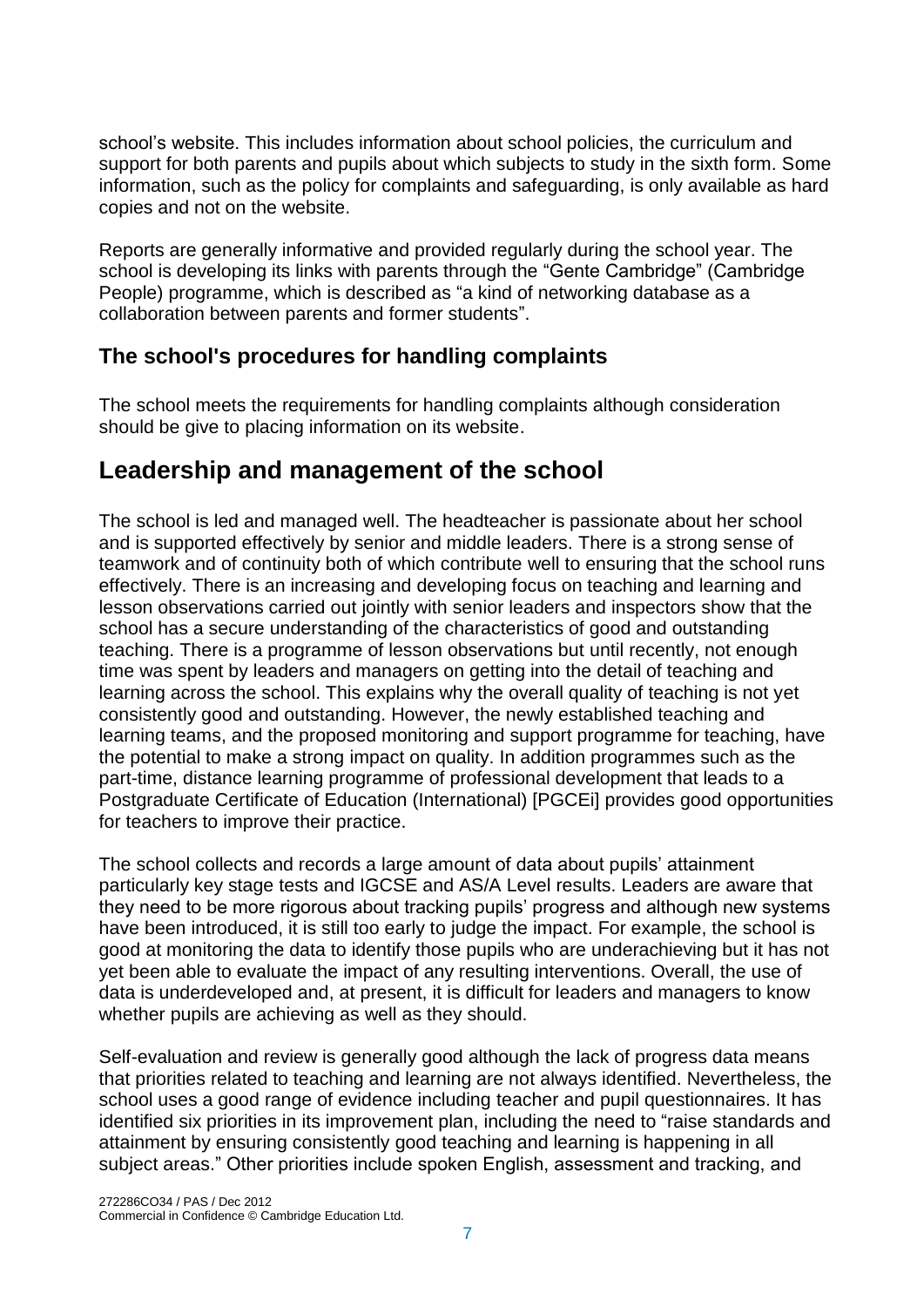staff development. These show that the school has identified the right priorities for improvement and that it has the capacity to improve still further.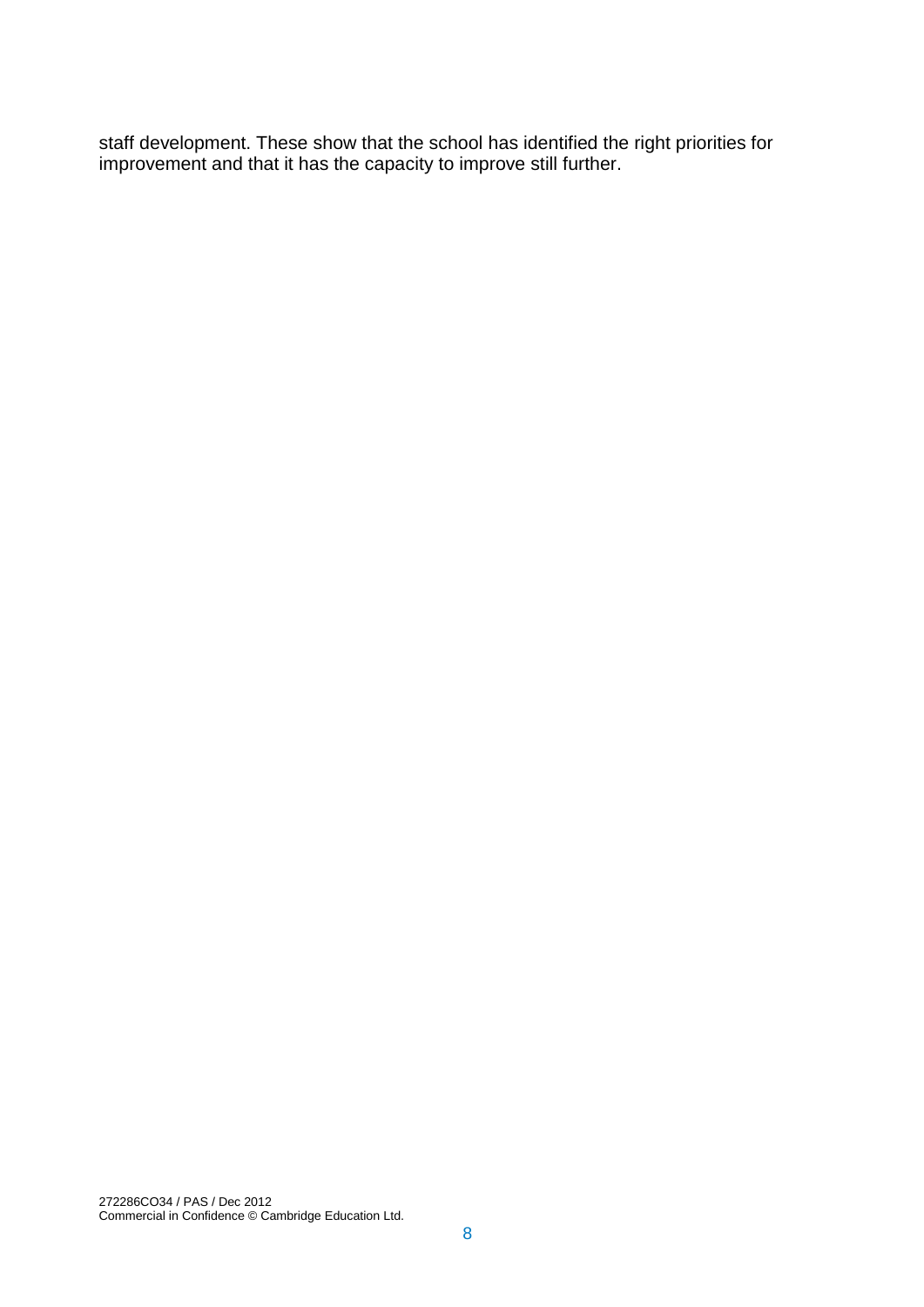## **Glossary of terms**

## **What inspection judgements mean**

| Grade   | Judgement    | <b>Description</b>                                                                                                                                                                                                               |
|---------|--------------|----------------------------------------------------------------------------------------------------------------------------------------------------------------------------------------------------------------------------------|
| Grade 1 | Outstanding  | These features are highly effective. An outstanding<br>school provides exceptionally well for all its pupils'<br>needs.                                                                                                          |
| Grade 2 | Good         | These are very positive features of a school. A<br>school that is good is serving its pupils well.                                                                                                                               |
| Grade 3 | Satisfactory | These features are of reasonable quality. A<br>satisfactory school is providing adequately for its<br>pupils.                                                                                                                    |
| Grade 4 | Inadequate   | These features are not of an acceptable standard.<br>An inadequate school needs to make significant<br>improvement in order to meet the needs of its<br>pupils. Ofsted inspectors will make further visits<br>until it improves. |

## **Common terminology used by inspectors**

| Achievement:               | the progress and success of a pupil in their learning,<br>development or training.                                                                                                                    |
|----------------------------|-------------------------------------------------------------------------------------------------------------------------------------------------------------------------------------------------------|
| Attainment:                | the standard of the pupils' work shown by test and<br>examination results and in lessons.                                                                                                             |
| Capacity to improve:       | the proven ability of the school to continue improving.<br>Inspectors base this judgement on what the school has<br>accomplished so far and on the quality of its systems to<br>maintain improvement. |
| Leadership and management: | the contribution of all the staff with responsibilities, not<br>just the headteacher, to identifying priorities, directing<br>and motivating staff and running the school.                            |
| Learning:                  | how well pupils acquire knowledge, develop their<br>understanding, learn and practise skills and are<br>developing their competence as learners.                                                      |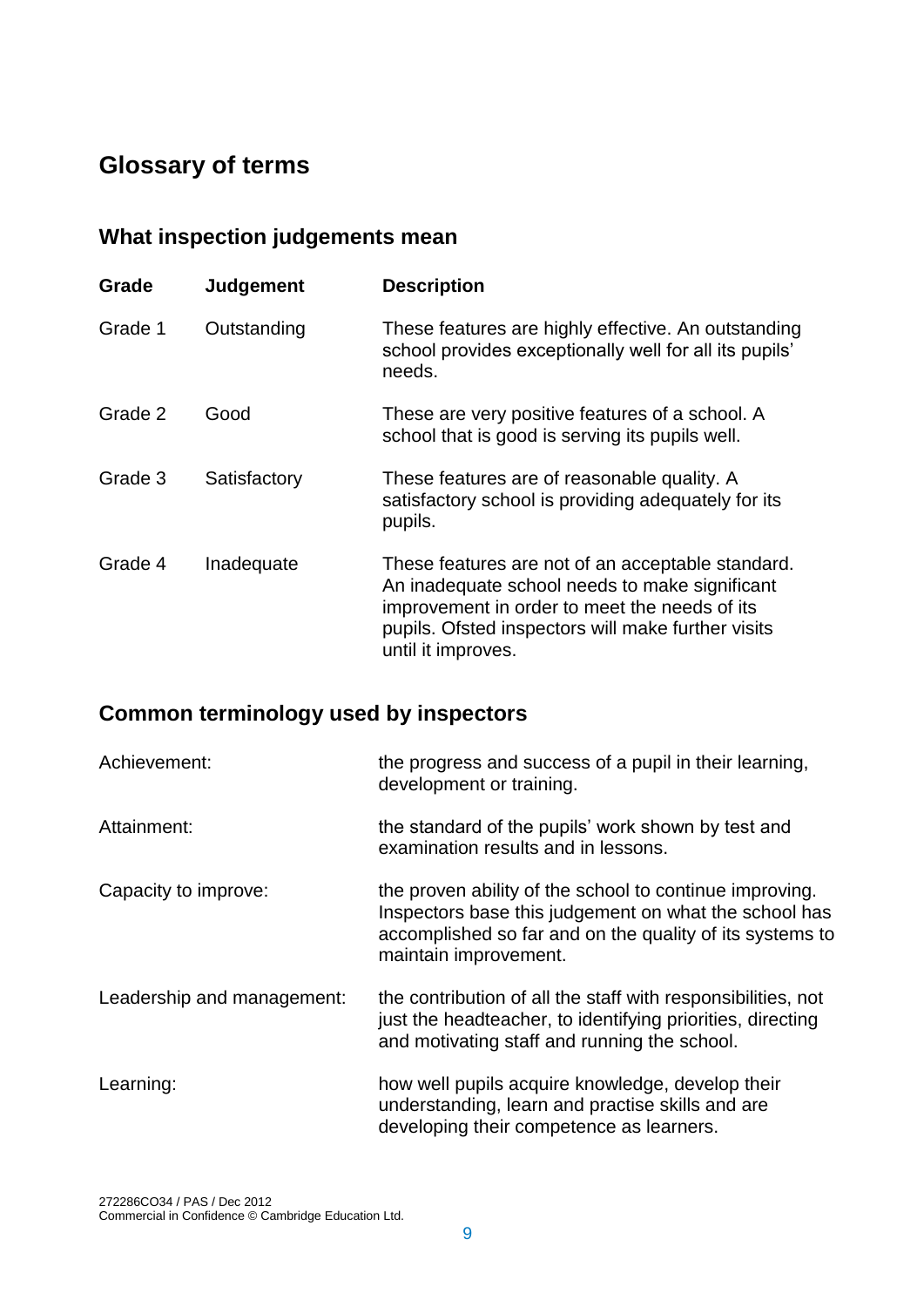| Overall effectiveness: | inspectors form a judgement on a school's overall<br>effectiveness based on the findings from their<br>inspection of the school.                                                                                       |
|------------------------|------------------------------------------------------------------------------------------------------------------------------------------------------------------------------------------------------------------------|
| Progress:              | the rate at which pupils are learning in lessons and<br>over longer periods of time. It is often measured by<br>comparing the pupils' attainment at the end of a key<br>stage with their attainment when they started. |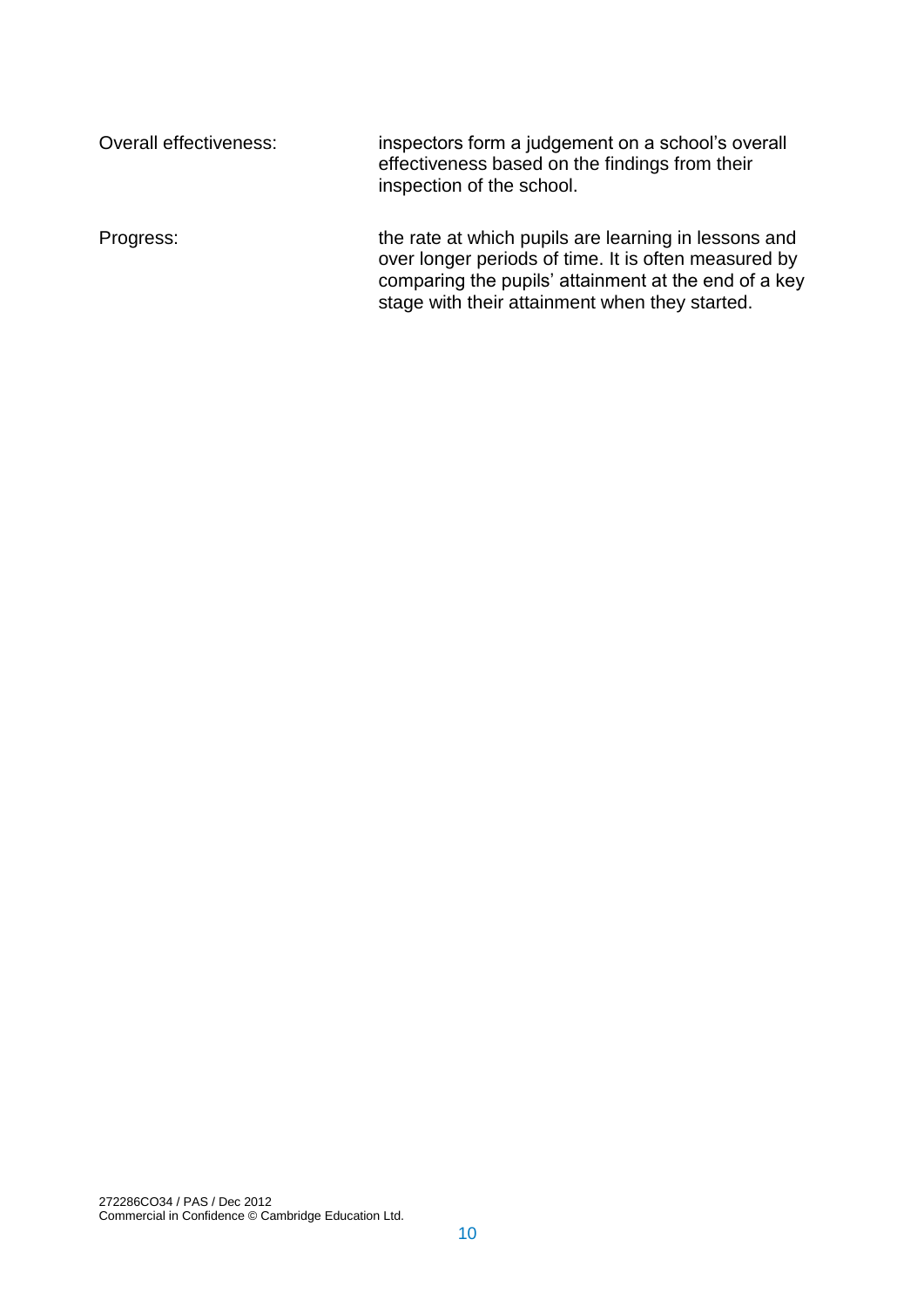## **Inspection judgements**

outstanding good satisfactory inadequate

#### **The quality of education**

| Overall quality of education                                                                    |  |  |
|-------------------------------------------------------------------------------------------------|--|--|
| How well the curriculum and other activities meet the range of needs<br>and interests of pupils |  |  |
| How effective teaching and assessment are in meeting the full range<br>of pupils' needs         |  |  |
| How well pupils make progress in their learning                                                 |  |  |

#### **Pupils' spiritual, moral, social and cultural development**

| Quality of provision for pupils' spiritual, moral, social and cultural<br>development |  |  |
|---------------------------------------------------------------------------------------|--|--|
| The behaviour of pupils                                                               |  |  |

#### **Welfare, health and safety of pupils**

| The overall welfare, health and safety of pupils | $\overline{\phantom{a}}$ |  |
|--------------------------------------------------|--------------------------|--|
|                                                  |                          |  |

#### **Leadership and management**

The quality of leadership and management  $\Box$